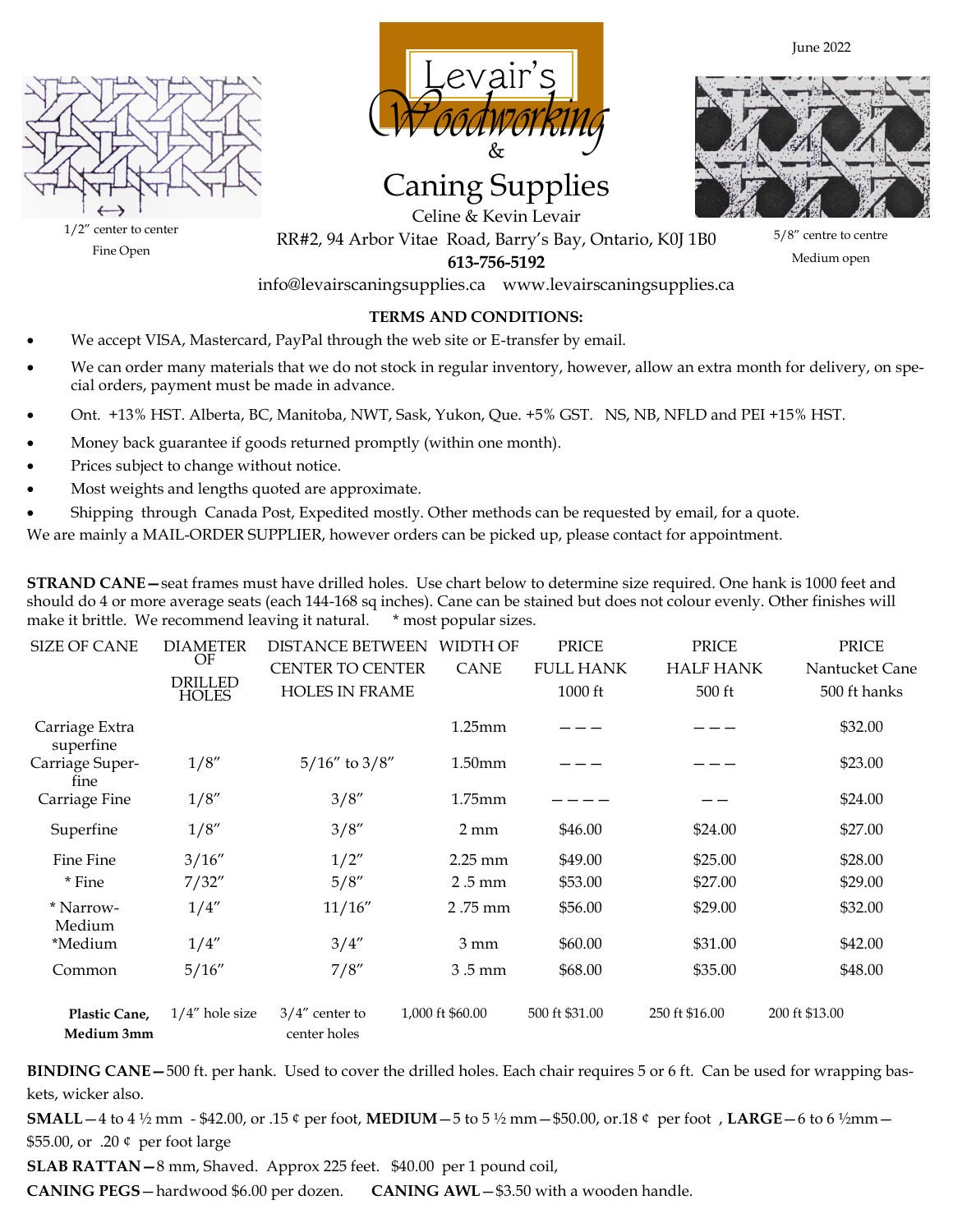**CANE WEBBING**— Seat frame must have groove routered in it. (Can be used on cupboard doors, etc. and held in place with trim). Add 1" to 2" to size of actual distance between grooves.. Prices quoted are per running foot. But you can quote to the inch, If 15" by 18" width is needed, figure prices as follows:  $15" \div 12 = 1.25$  ft.  $\times$  \$10.00 =

| <b>WEAVE</b>                       | Center to<br>Center                 | 12''    | 14''    | 16"     | 18''    | \$12.50. Remember to give two dimensions when ordering.<br>20'' | 24"                | 30''         | 36''    | 40''              |
|------------------------------------|-------------------------------------|---------|---------|---------|---------|-----------------------------------------------------------------|--------------------|--------------|---------|-------------------|
| Superfine Open                     | 3/8''                               |         |         |         | \$28.00 |                                                                 | \$32.00            |              |         |                   |
| Fine Fine Open                     | 7/16''                              |         |         |         | \$25.00 |                                                                 | \$28.00            |              |         |                   |
| Fine Open                          | 1/2''                               | \$11.00 | \$13.00 | \$15.00 | \$17.00 | \$19.00                                                         | \$25.00            | \$32.00      | \$38.00 | \$63.00<br>(48'') |
| Fine Open, Un-<br>bleached         |                                     |         |         | \$15.00 | \$17.00 |                                                                 | \$25.00            |              |         |                   |
| Paper Fine open                    | 1/2"                                |         |         |         |         |                                                                 | \$15.00            | \$18.00(32") |         |                   |
| Medium Open                        | 5/8''                               |         |         |         | \$17.00 |                                                                 | \$25.00            |              |         |                   |
| Common Open                        | 3/4''                               |         |         |         | \$17.00 |                                                                 | \$25.00            |              |         |                   |
| Giant Open                         | $1^{\prime\prime}$                  |         |         |         | \$17.00 |                                                                 | \$25.00            |              |         |                   |
| Fine Radio $5 \times 5$            | 2.5mm strand                        |         |         |         | \$17.00 |                                                                 | \$25.00            |              |         |                   |
| Paper Radio 5 x 5                  | 3 mm strand                         |         |         |         |         |                                                                 | \$18.00            |              |         | \$30.00           |
| Fine Fine Radio 6 x 6              | 2.25mm                              |         |         |         |         |                                                                 | \$25.00            |              | \$38.00 |                   |
| Paper Radio 6 x 6                  | 2.25 mm                             |         |         |         | \$13.50 | \$15.00                                                         | \$18.00            |              |         | \$30.00           |
| Fine Close                         |                                     |         |         |         |         |                                                                 | \$20.00            |              |         |                   |
| Medium Close                       |                                     |         |         |         | \$17.00 |                                                                 | \$20.00            |              | \$25.00 |                   |
| Medium Swedish<br>Modern Box       | $1 x 2$ weave<br>$2 \times 2$ weave |         |         |         |         |                                                                 | \$25.00<br>\$25.00 |              |         |                   |
| Paper 2 x 2 Medium<br>Danish (40") | 3 mm strand                         |         |         |         |         |                                                                 |                    |              |         | \$25.00           |

# **DISCOUNTS Of one weave and size: 10 ft.—15% 25 ft.—20% 50 ft.—25%**

| <b>SPLINE NUMBER</b> | <b>GROOVE WIDTH</b> | <b>ACTUAL SPLINE SIZE</b> |
|----------------------|---------------------|---------------------------|
| #7                   | 5/32                | 7/64                      |
| #7 $\frac{1}{2}$     | 11/64               | 9/64                      |
| $*$ #8               | 3/16                | 5/32                      |
| #8 $\frac{1}{2}$     | 13/64               | 11/64                     |
| $*#9$                | 7/32                | 3/16                      |
| #9 $\frac{1}{2}$     | 1/4                 | 7/32                      |
| #10                  | 5/16                | 1/4                       |
| #12                  | 3/8                 | 10/61                     |

| $7/0 +$ |  |
|---------|--|
| 9/64    |  |
| 5/32    |  |
| 11/64   |  |
| 3/16    |  |
| 7/32    |  |
| 1/4     |  |
| 10/61   |  |

When possible, enclose a piece of old spline for matching, Sizes can be planed or sanded to make smaller, #7 to #8 1/2 are .**30** ¢ per foot, # 9 , #9.5 are **.40¢** and #10 & #12 are **.50¢**  per foot.

\* are the most used sizes



**←18" 24" 36" →**





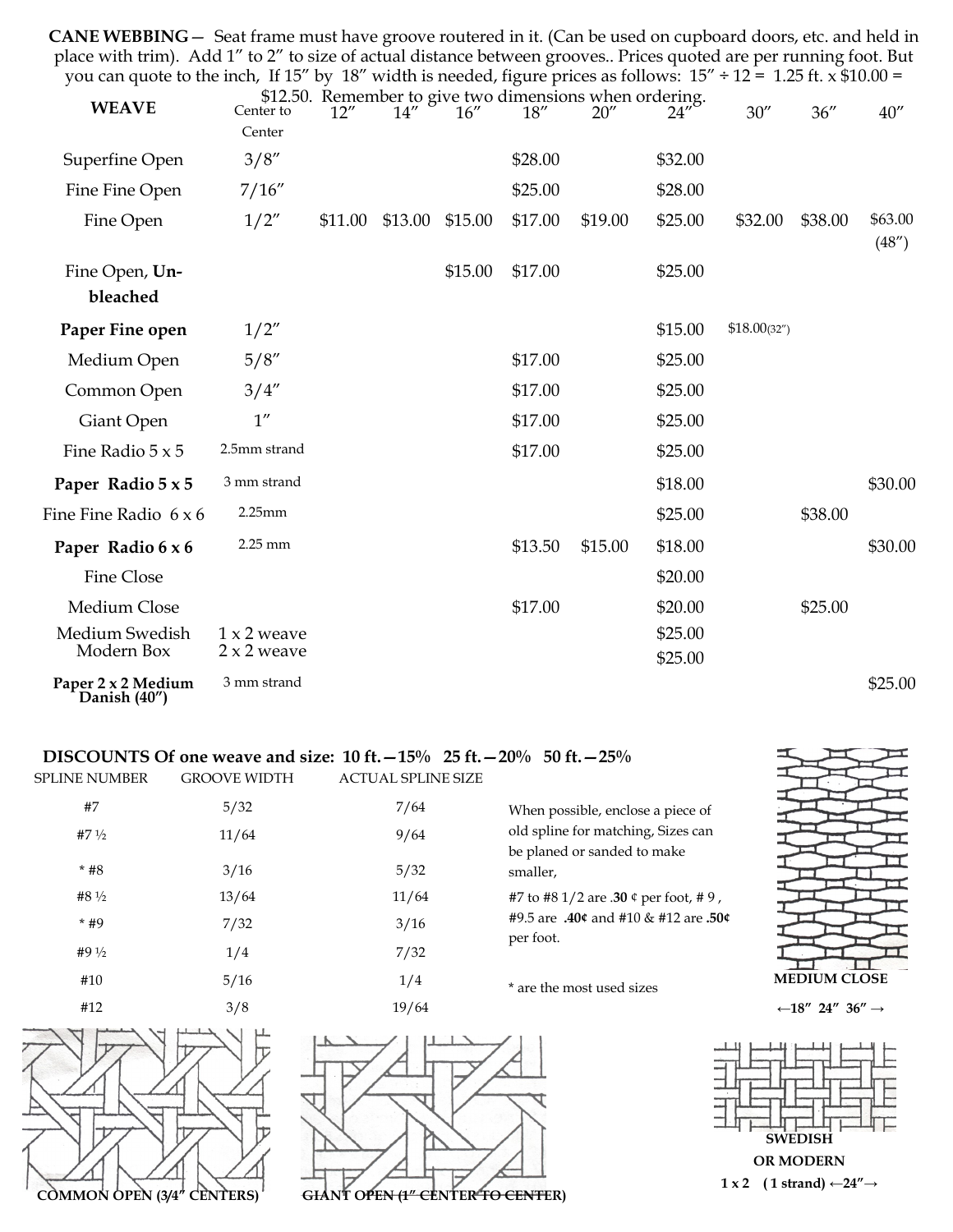**CANE WEDGES –**Tapered hardwood. Used to pound in web and spline, .**50** ¢ each

**PLASTIC FLAT & ROUND REED GAUGE**— FLAT 3/16" TO 1", ROUND—#0 TO #17—\$2.00

**RUSH SHUTTLE**—shaped like the letter H. Keeps seagrass or rush from tangling while weaving. Made of 1/4" plywood. \$3.50 each. Also NEW rush shuttle letter I shaped, for narrower spaces, made from 1/4" mahogany \$3.50 each

**SEAGRASS—**a natural material made from 3 ply twisted grass. One 3 lb. coil should do one chair. #5—1/4" diameter—\$19.75 (3lb) #3 - 3/16" diameter—\$19.75 (3lb.) #2 - 5/32" diameter \$19.75 (3 lb.) #1 - 3/32" diameter - \$19.75 (3 lb.) 1 lb.— #0— 2.5 / 3.00 mm—\$10.00

**PRETWISTED NATURAL RUSH - #5 is 4 mm to 5 mm 2.2 lb coils \$19.75** Small dia. natural rush— 2 to 4 mm price per pound \$9.00.

**FIBER RUSH—**made from twisted paper. Kraft brown in colour. 2lb. Should do an average chair (12 x 14"). 3/16" (6/32")—2lb. Coil \$20.00 4/32" diameter—2 lb \$20.00

**Full Reels** (18 to 22 lbs.) single twist **4/32", 5/32", 3/16**"(**6/32"), 7/32", three ply 1/8" and 6/32" -** \$7.00 per pound. Partial reels per lb. \$10.00 up to 9lbs. Then \$8.50 per lb for 10 up to 16 lbs.

**PAPER SPLINT**– FLAT PAPER 1/2" \$5.00 LB.

**Imported Directly from Denmark—DANISH SEAT CORD** -1/8" diameter twisted paper - 10 lb. coil, 625 meters (Approx. 200 ft. per lb). Each chair requires about 2 lbs. **5% discount on 3 to 7 full rolls, 10% on 8+ full rolls**

**1/8" Natural Laced \$155.**00 1/8" **Natural Unlaced \$155.00 1/8" Black Unlaced \$235.00 1/8" White Unlaced \$150.00**

**Natural Laced 5/32" (440 meters) \$175.00 5/32" Black Laced (440 meters) \$259.00 \*All also by the pound, check web site for per lb. Pricing.** 

**L Nails– for Danish cord weaving 100 pkg—\$9.95, 5+ pkgs of 100—\$9.45 each or .10 cents each** 

| <b>FLAT REEDS</b>          | APPROX. FT PER COIL | <b>PRICE</b> |
|----------------------------|---------------------|--------------|
| 11/64" (Natural or Smoked) | 410                 | \$20.75      |
| 3/16''                     | 400                 | \$20.75      |
| 1/4" (Natural or Smoked)   | 370                 | \$20.75      |
| 3/8" (Natural or Smoked)   | 265                 | \$20.75      |
| 1/2" (Natural or Smoked)   | 185                 | \$20.75      |
| 5/8" (Natural or Smoked)   | 120                 | \$20.75      |
| 3/4" (Natural or Smoked)   | 90                  | \$20.75      |
| 7/8''                      | 80                  | \$20.75      |
| 1''                        | 75                  | \$20.75      |

### **FLAT OVAL REED (top has slight curve)**

| 11/64''                  | 350 | \$20.75 |
|--------------------------|-----|---------|
| 3/16''                   | 300 | \$20.75 |
| 1/4" (Natural or Smoked) | 275 | \$20.75 |
| 3/8" (Natural or Smoked) | 175 | \$20.75 |
| 1/2''                    | 90  | \$20.75 |
| 5/8" (Natural or Smoked) | 60  | \$20.75 |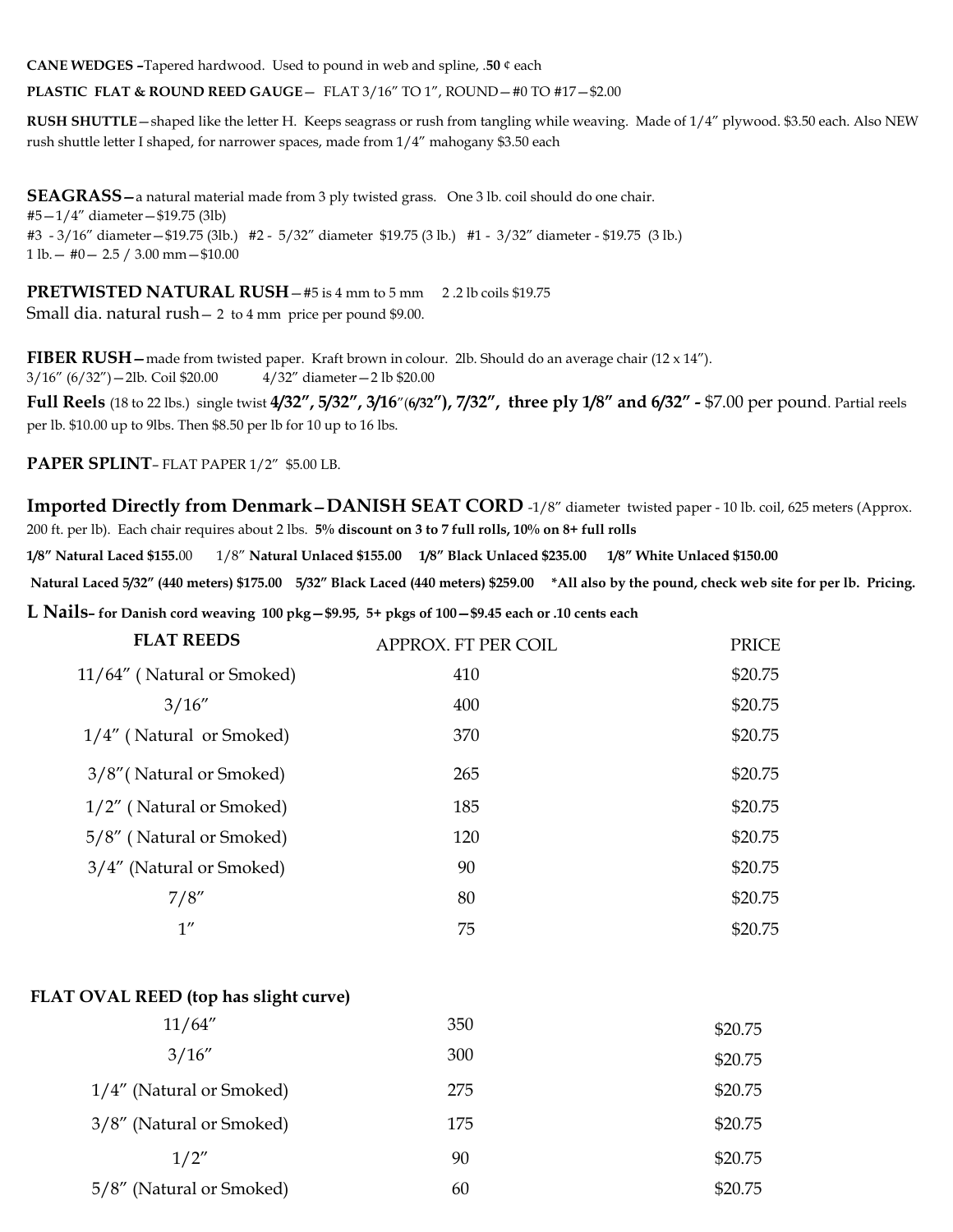| <b>SIZE</b>       | <b>APPROX. FT</b>  | <b>PRICE</b>         |
|-------------------|--------------------|----------------------|
| $1.25 \text{ mm}$ | 2000               | \$20.75              |
| $1.5 \text{ mm}$  | 1600               | \$20.75              |
| 1.75 mm           | 1100               | \$20.75              |
| $2.25$ mm         | 750                | \$20.75              |
| 2.75 mm           | 500                | \$20.75              |
| 3.50 mm           | 350                | \$20.75              |
| 4.25 mm           | 200                | \$20.75              |
| 5.25 mm           | 150                | \$20.75              |
| 5.75 mm           | 110                | \$20.75              |
| $6.50$ mm         | 100                | \$20.75              |
| 7.50 mm           | 70                 | \$20.75              |
| # Feet in a pound | Price by the Pound | Or Price by the foot |
| 35 feet           | \$20.75            | .50 cents a ft       |
| 20 feet           | \$20.75            | .99 a ft             |
| 10 feet           | \$20.75            | \$1.98 a ft          |
|                   |                    |                      |

**1/2 ROUND REEDS—** Great for Rims and Handles—1lb. Coils **\$20.75 each**

**1 /4" (approx. 150ft), 3/8" ( approx 70 ft), 1/2"(approx 35 ft) & 5/8" (approx 20 ft) 3/4" (approx 16 ft)**

**SHAKER TAPE—** (cotton tape woven like flat reed in splint seats). 1" wide. Full 75 yard rolls—\$130.00 or \$1.75 yard - In Stock colors: Black, Blue, Navy Blue, Cranberry, Red, Hunter Green, Grey, Beige, Natural, Olive, Brown, Chocolate Brown and Wine.

**POLYESYER TAPE**—1" wide, \$1.00 yard— In Stock Colors: Navy, Grey and Red.



**SMALL ROCKER KIT \$49.95 (\$45.95 frame only)** 

**Ready to assemble with enough binding cane to weave back and seat** 

# **HARDWOOD KITS**



**HAND CANING STOOL KIT Includes wood frame parts and cane, awl, pegs 12" x 9" x 9" H \$42.95 ( \$32.95 frame alone)** 

**FOOT STOOL KIT Includes choice of flat reed, fiber rush or seagrass 12" x 9" x 9" H \$34.95 ( \$29.95 frame alone)**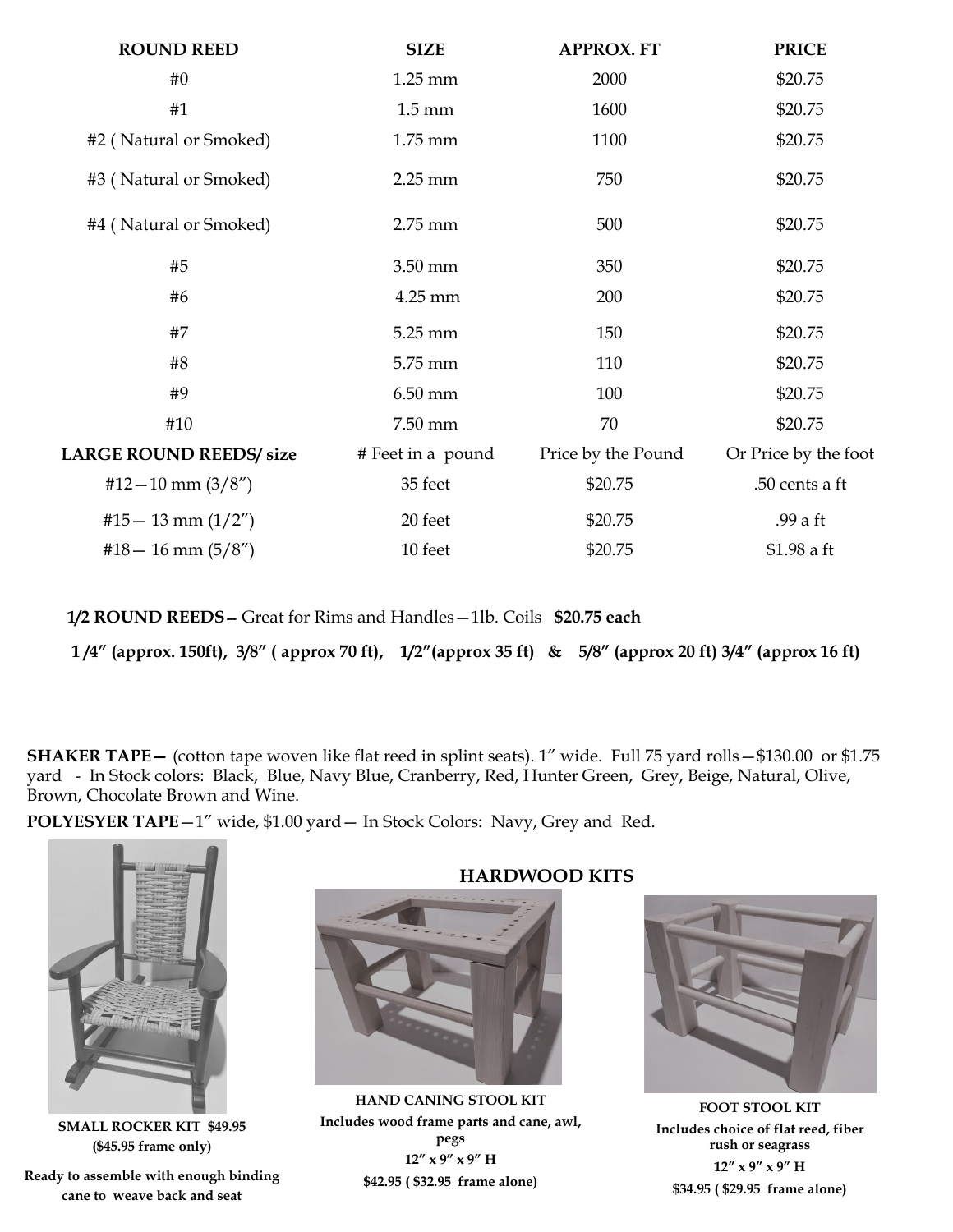# **BASKET MAKING SUPPLIES**

# **ROUND REED BRAID. PAPER BRAID**



 $3/4''$  wide .90 ¢ per foot

# **PLAITED SEAGRASS**

5/8" - 20 foot coil - \$7.99

7/8" - 20 foot coil - \$8.99



 $1/2$ " Wide .40 ¢ per foot



#### **WOODEN PACKING TOOL \$2.50**



# **SPOKE WEIGHT - \$12.95 22 oz, 16 inches long, imprinted inch scale from center outward**



# **BASKET TREE DYES**

1/3 OZ. PACK. Enough to do 1—2 lbs. reed—\$2.50. Colours— Amish Blue, Black, Burgundy, Cherry, Chestnut, Chocolate, Denim, Driftwood, Dusty Rose, Egyptian Red, Georgia Peach, Gold, Hunter Green, Lemon, Moss Green, Navy, Oak, Orange, Plum, Reseda Green, Rust, Slate, Scarlet, Turquoise, Violet.

| <b>Square Slotted</b>                                       | <b>Round Slotted</b>                 | Drilled Bases, 1/4"          |
|-------------------------------------------------------------|--------------------------------------|------------------------------|
| <b>Pine Bases</b>                                           | <b>Pine Bases</b>                    | Plywood (Specify odd or even |
| $4 \times 4 - $4.25$ each                                   | 3 inch x 1/2" - \$3.50 ea            | holes)                       |
| $5 \times 5 - $4.50$                                        | 4 inch x $1/2$ " or $3/4$ " - \$3.75 | 5 x 8 Oval \$3.50            |
| $6 \times 6 - $4.75$                                        | 5 inch $x 3/4'' - $4.00$             | $4 \times 4$ square \$3.00   |
| $7 \times 7 - $5.00$                                        | 6 inch $x 3/4'' - $4.50$             | 7 x 7 square \$4.00          |
|                                                             | 8 inch x 3/4" \$5.00                 | Round:                       |
|                                                             | 10 inch $x 3/4'' - $6.50$            | $4''$ \$2.25                 |
| <b>Oak Basket Feet</b>                                      |                                      | $5''$ \$2.50                 |
| Mini $(3/4'' \times 1''$ ft x 4" ext)                       | <b>Half Circle</b>                   | $6''$ \$2.75                 |
| .95 cents each                                              | $5 \times 10$ slotted pine           | $7''$ \$3.00                 |
| Small $(3/4" \times 1.75"$ foot x 5" ext)                   | \$7.00 each                          | $8''$ \$3.25                 |
| \$1.00 each                                                 |                                      | $9''$ \$3.50                 |
| Medium $(3/4" \times 2.25"$ foot $x 5"$ ext)<br>\$1.25 each |                                      | 10" \$3.75                   |
|                                                             |                                      | 11" \$4.00                   |
| Large $(3/4" \times 3"$ foot $\times 5"$ ext)               |                                      | 12" \$4.25                   |
| \$1.50 each                                                 |                                      |                              |